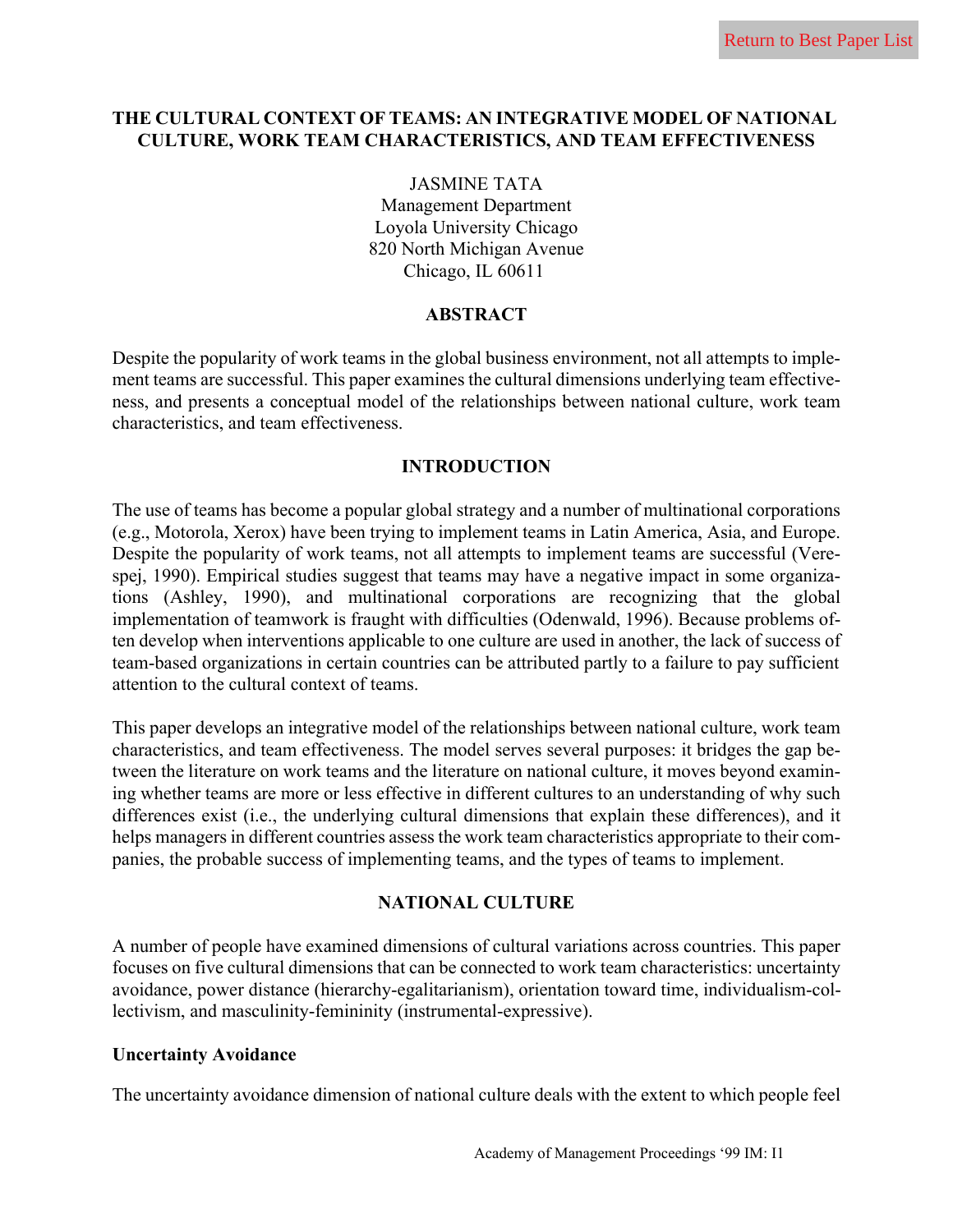the need to avoid ambiguous situations and manage such situations by providing explicit rules and regulations; it refers to people's acceptance of varying situational demands, openness to change, and the propensity to take risks (Hofstede, 1980; 1994).

### **Power distance**

Power distance (or hierarchy-egalitarianism) measures the acceptance of unequal distributions of power in institutions and organizations (Hofstede, 1980, 1994). In high power distance or hierarchical cultures, less powerful members of society accept unequal distributions of power and resources. In low power distance or egalitarian cultures, status differences are de-emphasized.

#### **Orientation toward Time**

Cultures value time differently; some cultures focus on the past, others on the present, and still others on the future. This tendency to focus on the past, present, or future can be connected to Hofstede's (1994) dimension of long-term versus short-term orientation toward time. Long-term orientation refers to values oriented toward the future, such as perseverance in the face of slow results, thrift, and willingness to subordinate oneself for a purpose. In contrast, short-term orientation refers to values oriented toward the past and present such as the expectation of quick results, respect for tradition, and personal stability.

#### **Individualism-Collectivism**

The two ends of the individualism-collectivism dimension reflect the primacy of the individual versus the primacy of the group in social interactions. Individualist cultures emphasize individual goals, autonomy, working alone, individual achievement, and confrontation. Collectivist cultures view their identity and interests as fundamentally interdependent with their family, group, or organization; collectivists are more likely to engage in cooperative strategies and value team work and group decision making (Hofstede, 1980, 1994).

# **Masculinity-Femininity**

Values such as assertiveness, achievement, and material advancement are reflected in the masculinity-femininity cultural dimension (Hofstede, 1980; 1994). Cultures high in masculinity (instrumental cultures) are more likely to emphasize "tough" assertive values and socialize individuals to seek advancement, earnings, and material success, whereas cultures high in femininity (expressive cultures) place a greater emphasis on quality of life and interpersonal needs, and socialize individuals to be nurturing.

# **WORK TEAM CHARACTERISTICS**

Campion, Medsker, and Higgs (1993) identified several primary themes that are related to group effectiveness. This paper examines the relationships between cultural dimensions and four themes: team composition (e.g., flexibility of team assignments), team structure (e.g., self-management), interdependence (e.g., goal interdependence, task interdependence, and reward interdependence), and team process (e.g., workload sharing).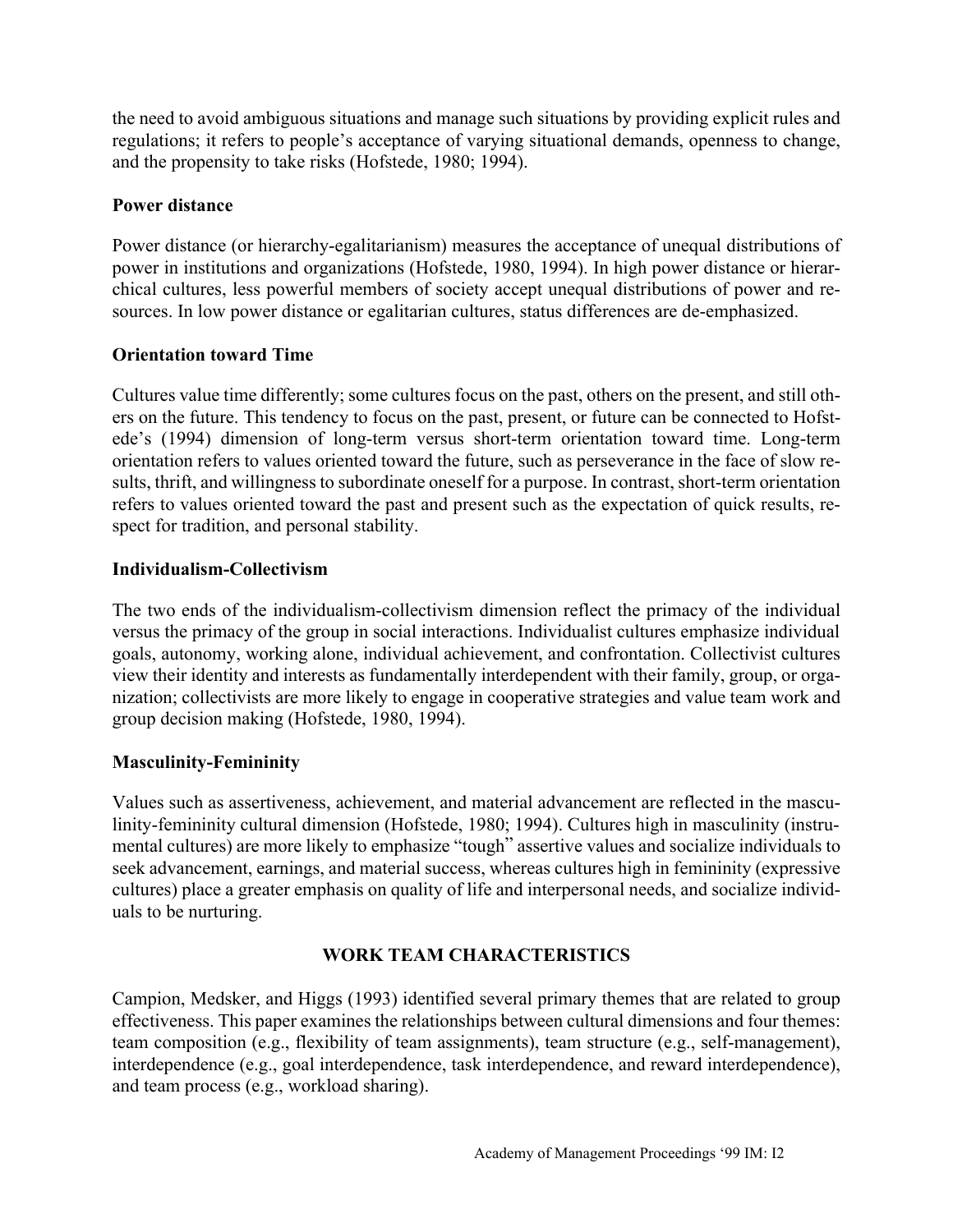### **Team Composition**

Team composition is mentioned in several models of work teams (e.g., Campion et al., 1993; Campion, Papper, & Medsker, 1996); one characteristic that falls under this theme is flexibility of team assignments, that is, the extent to which team members can fill in for each other when required. Although flexible assignments have been connected to team effectiveness (Campion et al., 1993), this connection may depend on the cultural context. Unexpected changes in team assignments can be threatening to people from high uncertainty avoidance cultures who feel the need to avoid ambiguous situations and prefer the structure of routine assignments; hence, flexible assignments are less likely to be effective in such cultures. In contrast, flexibility in team assignments might be preferred by people from low uncertainty avoidance cultures who are motivated by change and perform better under flexible conditions.

# **Team Structure**

Team structure includes the characteristics of self-management and participation in team decision making. Self-management refers to the authority given to teams to manage themselves (plan, organize, motivate, and control), schedule work (set goals, pace of work), make product-related decisions (inventory, quality control), and select new team members.

The literature is unclear about the connection between team self-management and effectiveness; some researchers (e.g., Campion et al., 1993, 1996) have found that self-management increases effectiveness, whereas others (e.g., Ashley, 1992) found negative outcomes. Kirkman and Shapiro (1997) suggest that the effectiveness of team self-management can be influenced by the cultural context, specifically by the power distance dimension. In high power distance or hierarchical cultures, higher levels of team autonomy may upset existing distributions of real and symbolic power and status. Managers may feel uncomfortable with the perceived lack of respect for authority and teams may feel uncomfortable making decisions without managerial approval. In contrast, low power distance cultures are more likely to decentralize decision-making and empower teams who desire the discretion and authority to make decisions on their own; low power distance may explain the relative success of autonomous work teams in Sweden and the popularity of self-management in the U.S.

# **Team Interdependence**

Campion and his colleagues (Campion et al., 1993, 1996) found that team effectiveness was connected to three aspects of interdependence: goal interdependence, task interdependence, and outcome interdependence. Goal interdependence refers to the extent to which team goals are connected to individual goals and team members are expected to meet both sets of performance goals. Task interdependence refers to the extent to which team members interact and depend upon each other for materials or information to accomplish their work, whereas outcome interdependence refers to the extent to which individual outcomes and rewards are linked to group performance (Campion et al., 1993, 1996).

Although research suggests that interdependence can motivate group-oriented behavior, this moti-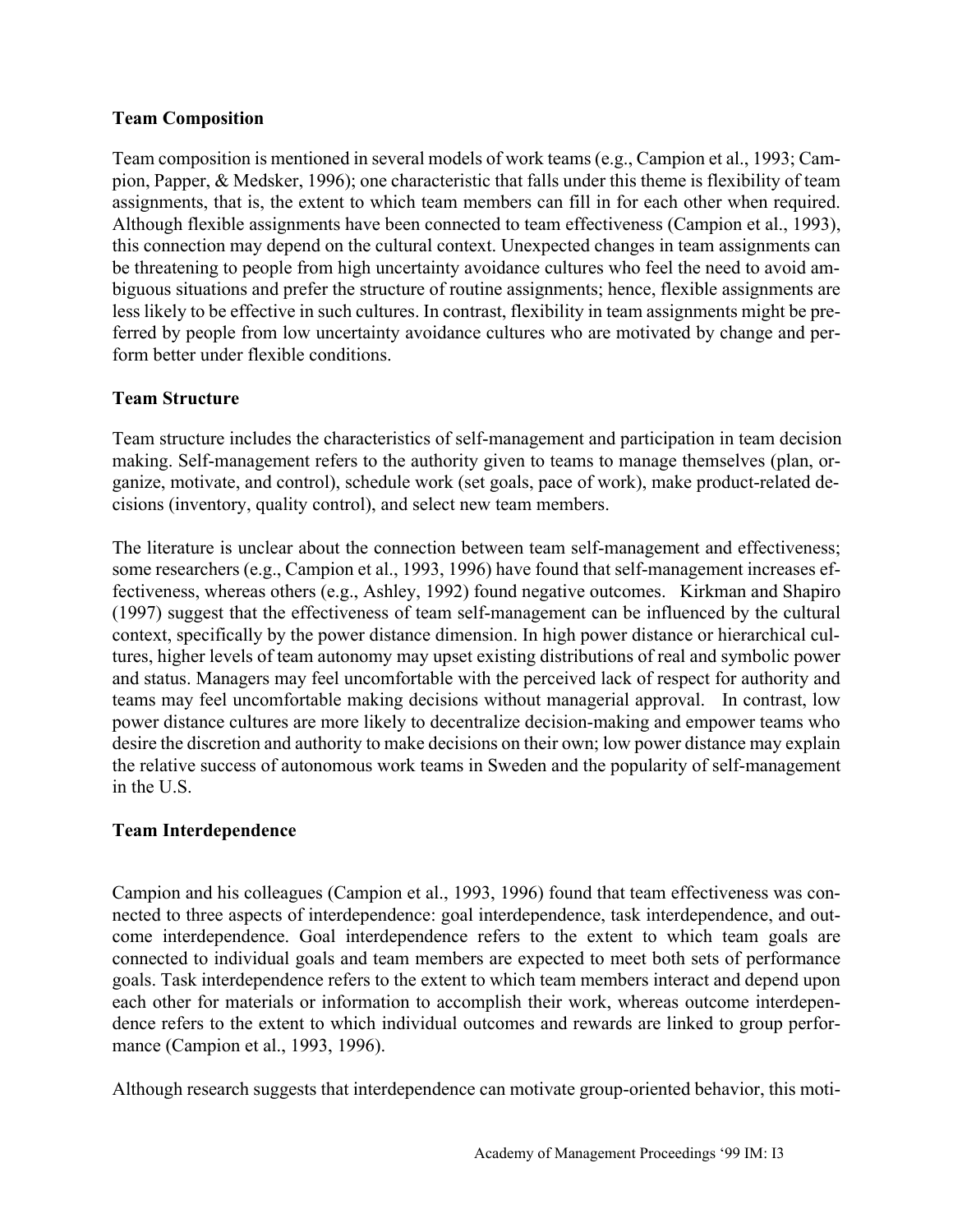vating effect may be augmented or attenuated by national culture. Since task and outcome interdependence require team members to focus on the welfare of the group rather than the individual, collectivists might be more likely to react positively to interdependence than individualists. Research suggests that people in individualist cultures such as the U.S. prefer individually-based rewards (low outcome interdependence), whereas people in collectivist cultures prefer team-based rewards (high outcome interdependence).

Team members often build social credits by helping the team in times of need (e.g., taking on extra tasks and assignments if a team member is absent or ill). Such "team citizenship" behaviors are not likely to be immediately rewarded, especially when individual rewards are dependent on team performance. In the long term, however, such behaviors are likely to be appreciated and rewarded by the team. Hence, outcome interdependence may also be influenced by the cultural dimension of time orientation; people from long-term orientation cultures are more likely to patiently wait for team rewards compared to people from short-term orientation cultures who desire immediate individual rewards.

# **Team Process**

Campion and his colleagues identified workload sharing as a team process characteristic related to effectiveness (Campion et al., 1993, 1996). Workload sharing makes salient the opposing pulls between the individual's self-interest and the interests of the team; this concept is closely related to that of social loafing or free-riding in that the lower the level of workload sharing, the higher the level of perceived social loafing. Research indicates that such reduced individual effort in groups (social loafing) is a common organizational problem in the U.S. (Kidwell & Bennett, 1993).

Campion et al. (1993: 830) suggest that workload sharing can be increased if "group members believe that their individual performance can be distinguished from the group's." But this may hold true only for individualist cultures, where people put their self-interest above the interests of the team, value autonomy, and feel more efficacious when working alone (Earley, 1993). Collectivists, in contrast, put team interests above self-interest, feel more efficacious in groups, and are more likely to "experience 'individual loafing' or reduced performance when working alone than when working in a group" (Earley, 1993: 341). Empirical research suggests that social loafing is less likely to occur in collectivist cultures such as Israel and China than in individualist cultures such as the U.S. (Earley, 1989, 1993); hence, norms concerning workload sharing should be more effective in collectivist than in individualist cultures.

#### **DISCUSSION**

Work teams are an integral component of global organizations in the 1990s. This paper examines the influence of national culture on work team characteristics and team effectiveness. Unlike previous work (e.g., Earley, 1989, 1993) that focused on a single cultural dimension (e.g., individualism-collectivism) and/or a single team characteristic (e.g., social loafing, team rewards), this paper presents a multi-dimensional, multi-characteristic approach to culture and teams. The model developed here suggests that the cultural dimensions of uncertainty avoidance, power distance (hierarchy-egalitarianism), orientation toward time, individualism-collectivism, and masculinity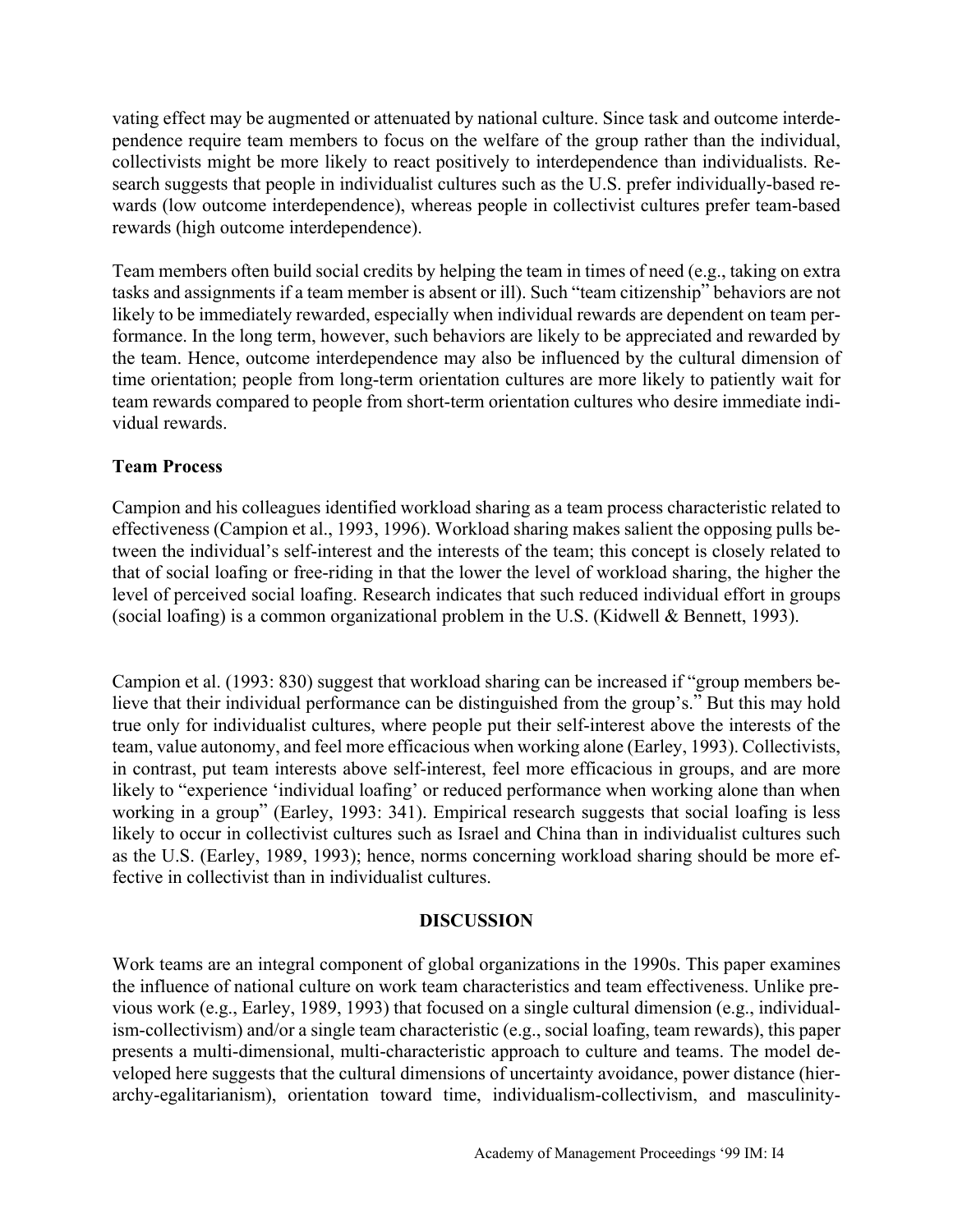femininity (instrumental-expressive) can influence the effectiveness of work team characteristics.

Once the model is empirically investigated, it can have several implications for organizations and managers: organizations can gain insight into the work team characteristics that would be effective under different cultures and design teams accordingly, and managers can identify the areas of training that might be required in a specific culture. Ultimately, this paper hopes to raise awareness and understanding of cultural differences in team members' reactions to work team characteristics; this knowledge and understanding can be used to enhance productivity and competitiveness in the global workplace.

# **REFERENCES**

Ashley, S. (1992). U.S. quality improves but Japan still leads. (Study by Ernst & Young and American Quality Foundation). Mechanical Engineering - CIME, 24: 114-126.

Campion, M. A., Medsker, G. J., & Higgs, A. C. (1993). Relations between work group characteristics and effectiveness: Implications for designing effective work groups. Personnel Psychology, 46: 823-850.

Campion, M. A., Papper, E. M., & Medsker, G. J. (1996). Relations between work team characteristics and effectiveness: A replication and extension. Personnel Psychology, 49: 429-452.

Earley, P. C. (1989). Social loafing and collectivism: A comparison of the United States and the People's Republic of China. Administrative Science Quarterly, 34: 565-581.

Earley, P. C. (1993). East meets West meets Mideast: Further explorations of collectivist and individualist work groups. Academy of Management Journal, 36: 319-348.

Hofstede, G. (1980). Culture's Consequences: International Differences in Work-related Values. Newbury Park, CA: Sage.

Hofstede, G. (1994). Cultures and Organizations: Software of the Mind. London: McGraw-Hill.

Kidwell, R. E., Jr., & Bennett, N. (1993). Employee propensity to withhold effort: A conceptual model to intersect three avenues of research. Academy of Management Review, 18: 429-456.

Kirkman, B. L., & Shapiro, D. L. (1997). The impact of cultural values on employee resistance to teams: Toward a model of globalized self-managing work team effectiveness. Academy of Management Review, 22: 730-757.

Odenwald, S. B. (1996). Global solutions for teams. Moving from collision to collaboration. Chicago, IL: Irwin.

Verespej, M. A. (1990). When You Put the Team in Charge. Industry Week, 229 (23): 30-32.